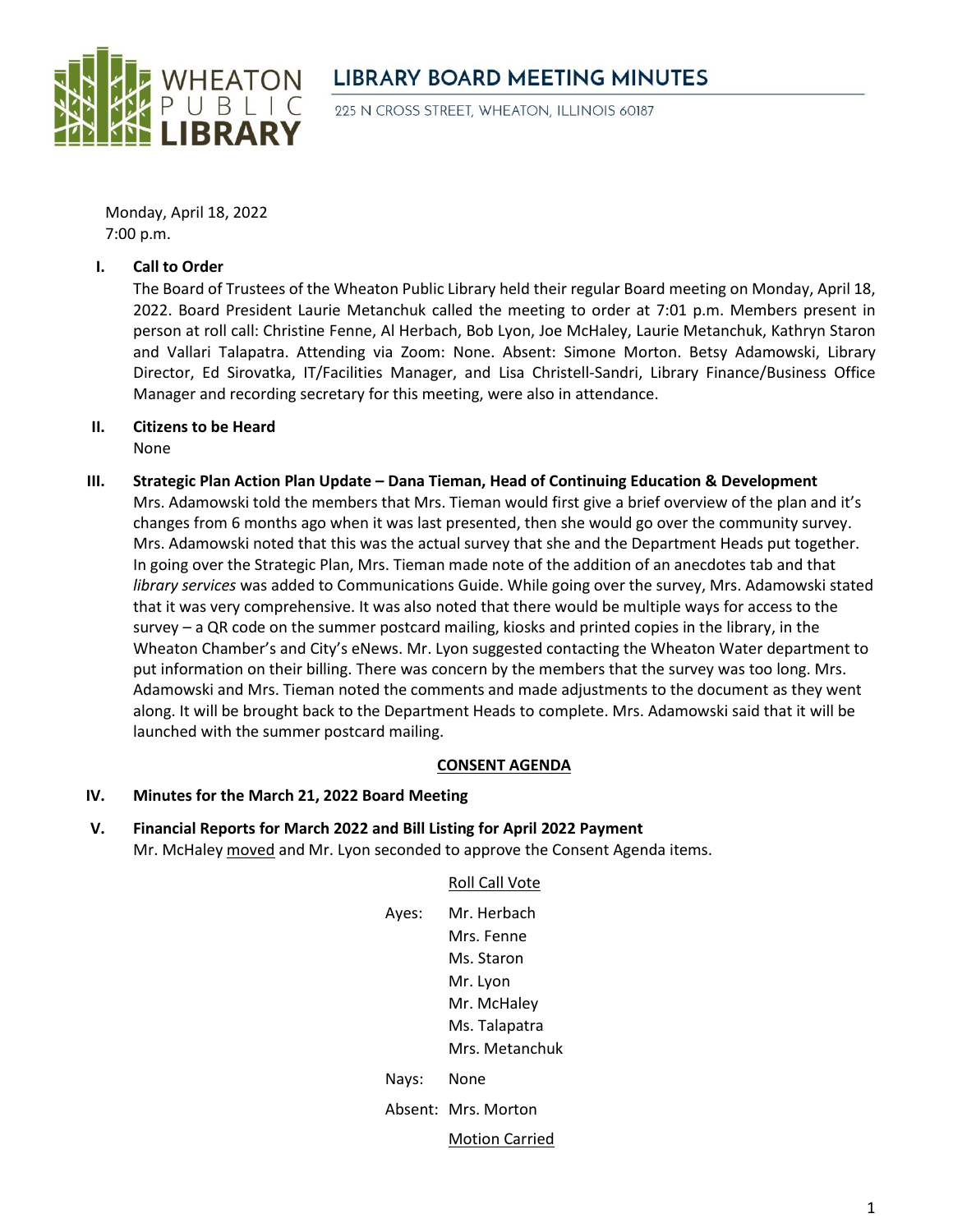WHEATON PUBLIC LIBRARY BOARD MEETING MINUTES April 18, 2022

## **VI. Library Director's Board Report for March 2022**

Mrs. Adamowski said there is no update on the west plaza repairs. She told the members that the Adams Memorial shelving unit was put in the quiet reading room and it looks beautiful. It will hold many of the vintage books that were in the hall on the third floor. She noted that it has a lock on it.

#### **VII. Unfinished Business:**

**A. None**

# **VIII. New Business:**

## **A. Motion to Approve Bylaw Committee**

Mrs. Metanchuk put forward Mrs. Fenne and Mr. Herbach and herself for the Bylaw Committee. Mrs. Fenne moved and Ms. Talapatra seconded to approve the Bylaw Committee.

## **Roll Call Vote**

| Ayes: | Mrs. Fenne     |
|-------|----------------|
|       | Mr. Lyon       |
|       | Mrs. Staron    |
|       | Mr. McHaley    |
|       | Mr. Herbach    |
|       | Ms. Talapatra  |
|       | Mrs. Metanchuk |
|       |                |

Nays: None

Absent: Mrs. Morton

#### Motion Carried

**B.** Motion to Approve Circulation Policy to Read: All Feature Films on DVD and Blu-ray – 1 week **checkout and 4 renewals**

Mr. Lyon moved and Mr. Herbach seconded to approve the motion.

#### **Roll Call Vote**

| Ayes: | Mr. Herbach    |
|-------|----------------|
|       | Mr. McHaley    |
|       | Ms. Staron     |
|       | Mr. Lyon       |
|       | Ms. Talapatra  |
|       | Mrs. Fenne     |
|       | Mrs. Metanchuk |
|       |                |

Nays: None

Absent: Mrs. Morton

Motion Carried

# **IX. Board Member Comments (Round the Table)**

Mrs. Metanchuk stated that Mayor Suess had 11 applicants for the Library Trustee vacancy and would work with the City Council to narrow it down to 1-3 candidates and let her know by the first week of May. She also mentioned that she enjoyed a webinar on libraries and she thanked Trustee Val Talapatra for sharing her beautiful photos in the Library's Arts & Culture area. Mrs. Fenne reminded the members to complete their required statement of economic interest that is due May  $1<sup>st</sup>$ .